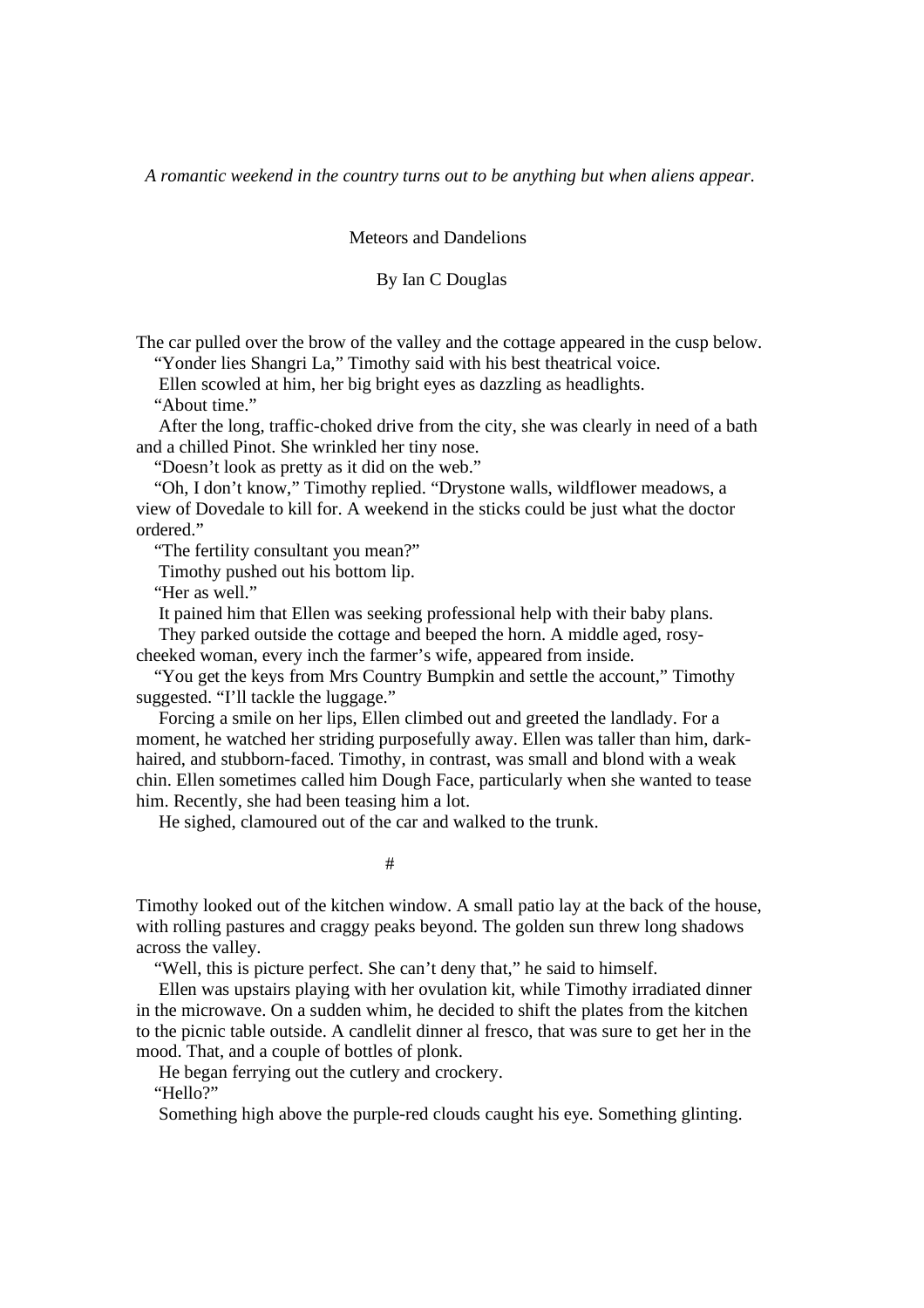He peered harder. An airplane?

 At that moment, the sound of Ellen's dainty feet skipping downstairs distracted him. He stepped inside to greet her. She stood at the foot of the stairs in her bathrobe. Her short dark curls were still wet from the bath.

 "I'm surging!" She said with one of her big enthusiastic grins. "So, I see."

 "My L.H. levels, I mean. The Luteinising hormone, it's on the up and up!" Timothy gave her a blank stare.

 "It means I'm ovulating, Dough Face, I'm fertile, fruitful, I'm fecund with a capital F!" She explained and flushed even deeper.

Timothy chuckled. The weekend was on the up and up too.

The microwave pinged.

 "Go outside, dear. Pour yourself some vino and let me dish you up something yummy."

Her large Bette-Davis-eyes filled with delight.

"Ah, my domestic deity," she cooed.

 By the time Timothy defrosted the cheesecake, the sun was vanishing into the Dovedale peaks. A fiery halo of colour blazed across the western horizon. In the east, indigo clouds ushered in the night.

 *The atmosphere is working a charm*, he thought. The country air, the sweeping views, Mr Sainsbury's best vintage, all promised a spectacular night. Surely this time they were going to be lucky? They would finally be on their way to the baby Ellen so desired. No more late periods that just turned out to be late. No more tension between them. Ellen would love him again. He just needed that bit of luck.

Ellen gazed at the sunset. Then, with unease in her voice, she said,

"Timothy, please tell me that's the Evening Star."

He followed her gaze. There was something in the sky.

 He could see immediately it was no normal heavenly body, Venus or otherwise. Not only did it shine far brighter than any self-respecting star, it was the wrong shape, more an umbrella than a twinkling spark. The object was drifting gradually to earth. For a moment, he wondered if it might be a parachutist.

He slipped on his glasses and scrutinised it closer.

 A tuft of strands sprouted from a small dangling bulb. Rather like an overgrown dandelion seed. Apart from the glow, that was. Each strand pulsated with a strange luminescence.

"What an odd-looking weather balloon," he said at last.

Ellen pulled a face of disgust.

"Timothy, you dunderhead. How can it be a weather balloon?"

"Well, why not? They come in all weird and wonderful shapes."

"Look, there. Weather balloons don't come in formations, do they?"

 Ellen was right. Three more of the things had appeared out of the twilight. Then another, and two from the north, and three in the south, and more and yet more.

 Ellen let out one of her loud whistles, fit for a building site. Timothy found it her most irritating habit.

 "There must be hundreds of them Timmy. How far up are they, do you think? I can't work out their size."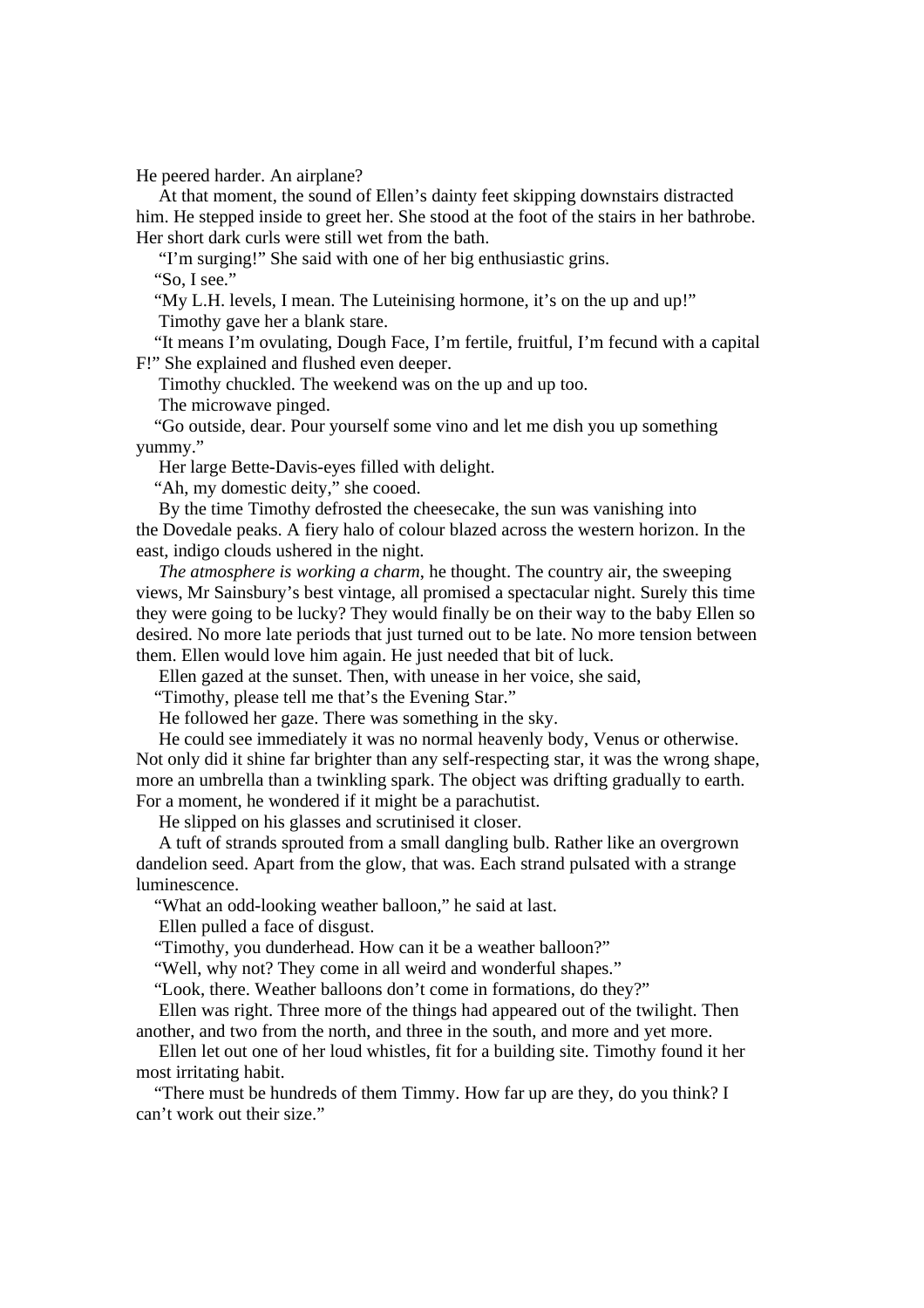He frowned.

 "They look as high as the clouds, don't they? But if that's right they must be humongous."

 "Oh golly, how exciting!" she exclaimed. "We're witnessing a UFO invasion." Trust Ellen to over-dramatize the situation, Timothy muttered under his breath. "Obviously an illusion, dear," he said.

"A David Blaine kind of illusion?

 "No, a weather-phenomenon kind of illusion. During the day hot air rises from the ground, doesn't it, and gets trapped in the stratosphere, making a giant magnifying glass. Read it somewhere. Those may very well be common or garden seeds, dandelion most probably. They're just distorted by layers of warm air."

Ellen fixed him with her laser-sharp glare.

"For a lawyer, you're pretty dense, aren't you, Mr. Dough Face?"

 Timothy ignored her, engrossed by the celestial display. By now the entire sky was full of incandescent, feathery, floating things. Each seed throbbed with its silver gleam, beautiful and eerie at the same time. They continued drifting and sinking. The lowest now appeared to be the size of a man.

"See!" Ellen wailed.

 Several more of the objects were gliding over the treetops in the next meadow, tripping and snaring in the upper branches. Definitely as big as people.

BANG!

 Timothy and Ellen jumped and glanced over their shoulders. One of the things had collided with the cottage roof and was sliding gracefully down in their direction. Ellen shrieked. Timothy grabbed her hand and yanked her to her feet.

"Come on!"

He pulled her through the patio doors.

 "The Pinot!" Ellen cried, and darted back. She snatched the wine bottle and dived inside, just as the huge seed-like shape wafted across the picnic table. Plates and glasses smashed onto the concrete overlay.

#

"The Pinot's gone," Ellen said in the darkness. They were squeezed into the alcove of the gable window, in the major bedroom, observing the luminous scene outside. The electricity supply failed within moments of the first few landings. Their mobiles also packed up, as did the landline.

Timothy summoned his manliest smile.

 "Africa. That's where these are from. They're the kind of peculiar jungle plant you see on those National Geographic documentaries. A storm blew them up into the jet stream and carried them all the way to sunny Derbyshire."

"Don't talk rot, Dough Face."

Ellen's sarcasm cut through him like a knife.

 "They're obviously extra-terrestrial," she said. "Six-foot tall seeds glowing like Christmas trees, in their hundreds. It's the only believable explanation. Just my luck really. My once-in-a-month chance to conceive ruined by an alien invasion."

They fell quiet, half-hypnotised by the shimmering landscape. The meadows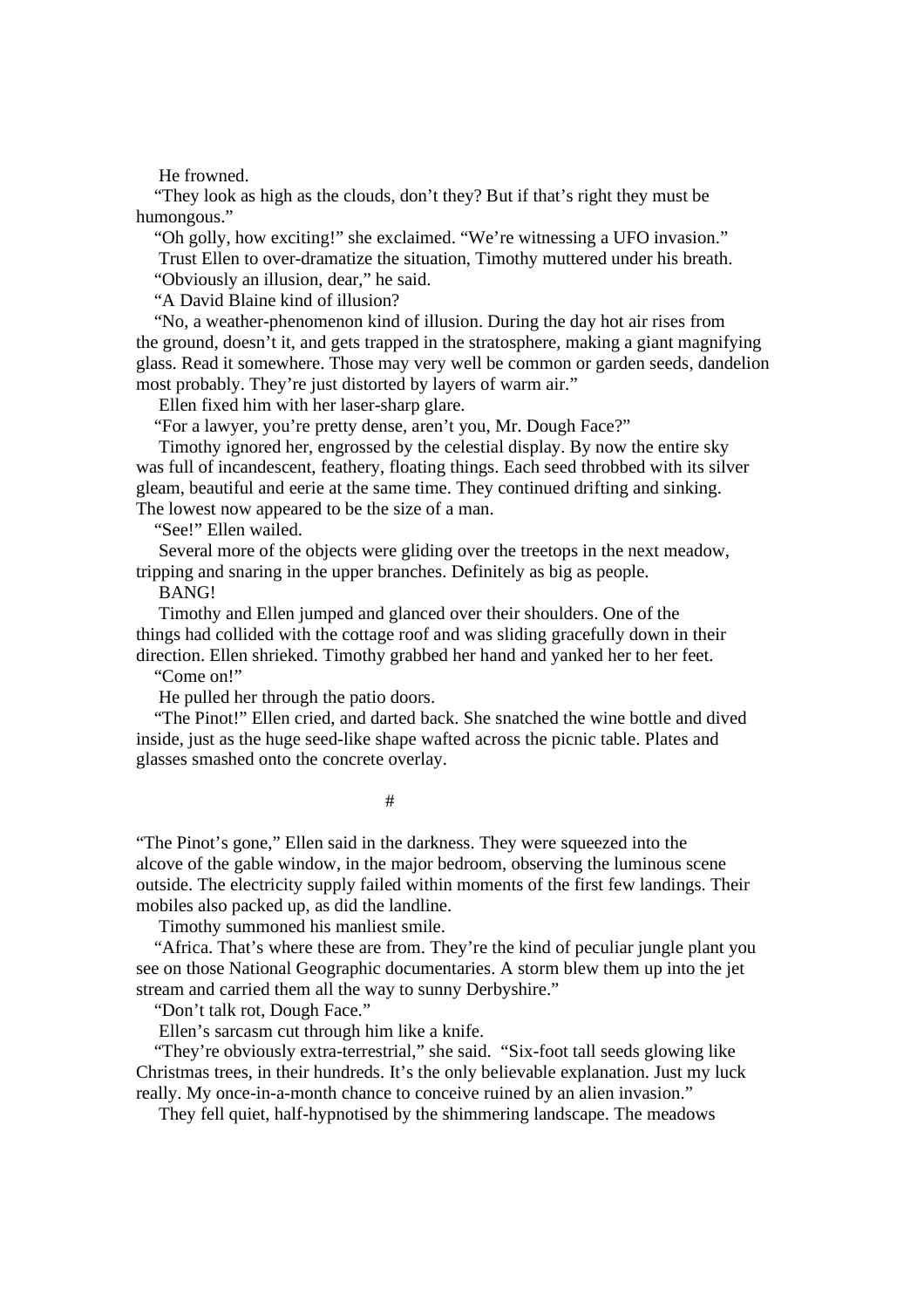were crowded with gigantic seeds. Some had tumbled over into the long grass, but most remained upright. The bulb-like base anchored them to the ground while long fluffy fibres swayed on the night air. Pulses of light cascaded from root to tip and back again. This soft, shifting glimmer lit up the black hillsides, as though the Northern Lights had fallen from the sky.

Ellen stirred from her trance.

 "I don't know if this is relevant, but I read a book of Derbyshire folk tales once. There's one about a giantess who blows dandelion seeds away on the wind. And every plant and animal in the world grows from those seeds."

Timothy scratched his bald spot.

"A creation myth?"

 "Fertility myth would be a better term. Either way, they're are all just metaphors for a women's ability to create life."

Timothy suppressed a smile.

"Oh, women make babies on their own, do they?"

"Mostly," Ellen replied, rubbing her empty abdomen.

 "So, that's all we need," he went on, changing the subject, "a bloody great giant stomping over Dovedale."

They both laughed, a little too loudly. More silence.

"Ellen, I think we should get out of here."

"If only to get more Pinot."

"Seriously. If they are seeds, what do they grow into?"

Ellen thought for a moment.

 "I'm demanding our deposit back. The brochure said nothing about aliens landing." More forced laughter. Then Timothy said.

"I was thinking in the car. Drive back to Hartington and alert the authorities."

 He helped Ellen to her feet and they felt their way through the shadows of the old cottage, down the stairs to the huge and ancient wooden door. They unbolted it and peered out. The Nissan stood the ten yards up the track, where they had left it. Not a single seed had fallen on this side of the house.

"Ellen, stay here while I start it up. Just to make sure everything's okay."

"Good idea," she replied, her cheeks as pale as flour.

 Timothy drew a deep breath and plunged into the evening chill. So far, the seeds had done nothing to suggest they posed a threat. Nevertheless, they sparked a sense of foreboding he couldn't shake off. As he reached the car, he pressed the key fob. The doors unlocked with a welcoming clunk.

Then, the world ended.

 The ground exploded in a volley of mud. Shockwaves threw Timothy flat on his back. Next, came the screeching sound of something hurtling from the heavens. Something travelling so fast, it crash-landed before he heard it coming. A cloud of dirt and smoke engulfed him. A second blast resonated further away. And more. It was raining bombs.

 Piercing banshee shrieks filled the air, interspersed with the boom of repeated impacts. Ellen was screaming her head off. The cottage roof erupted in a shower of slate fragments. Timothy struggled to his feet as the ground shuddered like jelly. The only thing louder than the roar of this blitz was the voice shouting in his head. RUN!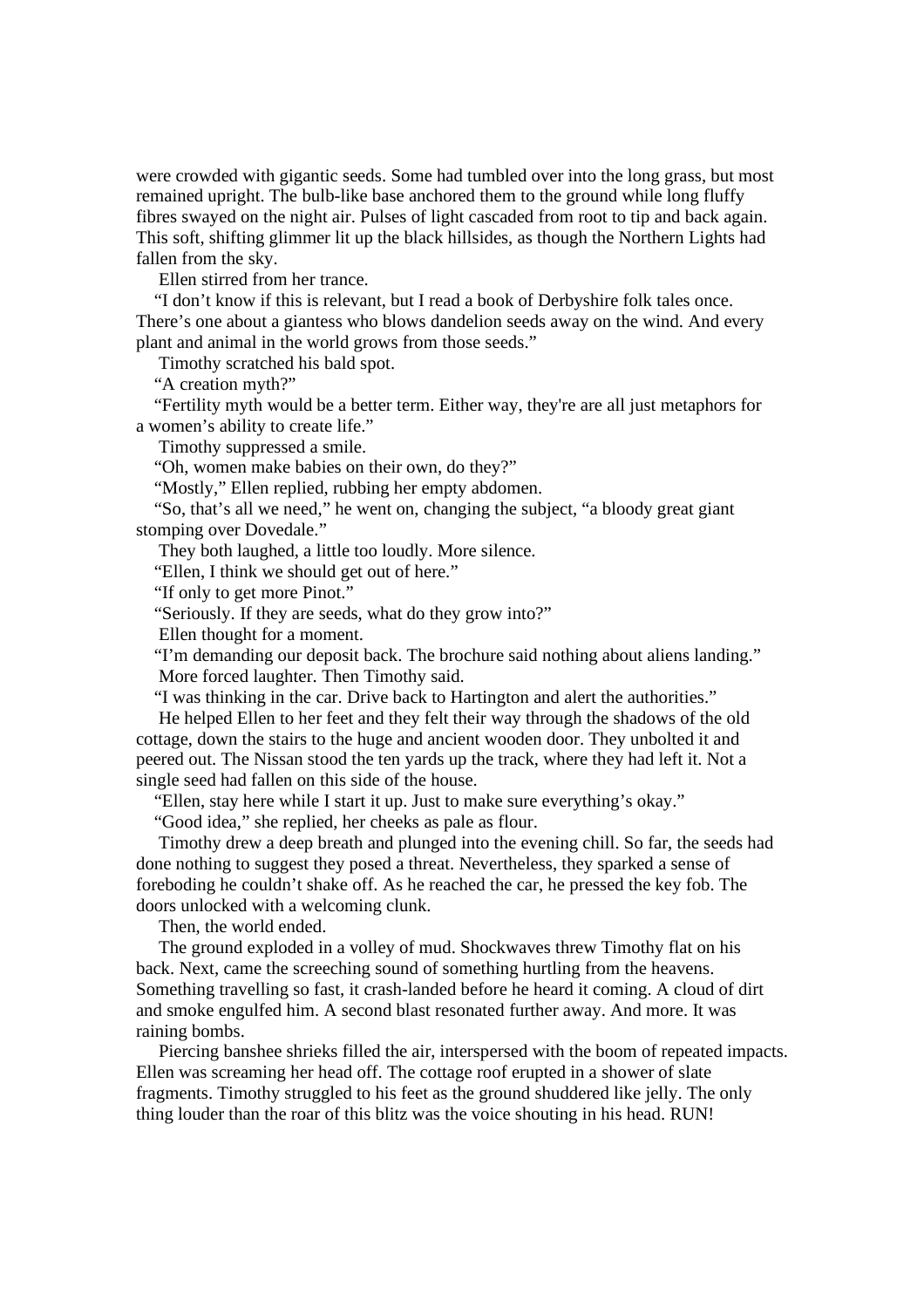In a slow-motion storm of pebbles and glass and tiles, Timothy bolted towards the safety of the house.

#

Even in the glow of the candle, Ellen looked awful. Timothy held himself responsible. After all, a weekend in the Peaks was his idea. An idyllic getaway to conceive the long hoped-for baby. Only he could mess up on such a grand scale.

"Ouch!" he winced as she dabbed antiseptic on his chest.

 They were in the bathroom. Timothy was shirtless and Ellen was fussing over the cuts and scratches that now decorated his skinny torso. After the apocalyptic roar of the meteor storm, silence now suffocated the outside world.

"Are you sure?" he said at last.

 "Go check for yourself, the car sustained a direct hit. One of whatever they were went straight through the engine. The only way out of here now is legging it."

She took a step back to examine her handiwork.

"There, all done. Luckily they're just superficial wounds."

She hesitated, the cotton wool and bottle still in her hands. Their eyes met.

"You'd make a great nurse," he said and blushed.

 She made him feel strangely vulnerable, what with his half-nakedness and her closeness. Timothy once read that danger is a great aphrodisiac. As he now knew, this was true.

Ellen put the antiseptic down on the windowsill.

"Timothy, I'm scared."

 She burst into tears. For a second, Timothy was speechless, he had never seen her cry before. He opened his mouth to say 'so am I' when he realised that wouldn't help. He took her in his arms.

"It's okay, love. We're going to be okay. I promise."

 "Oh, Timmy," she cried, and hugged him more tightly. "You're too good to me, you know that?"

"There's nothing good about it. It's love."

She stifled her sobs.

"I wanted to tell you something."

"Yes?"

"Please don't be mad."

"Me? Highly unlikely."

 "If this weekend didn't work out. If we didn't, you know, conceive. I was going to call it a day."

"Oh?"

He pulled back from the embrace.

 "But Timmy, when you were out there into that…that maelstrom, I could only think of one thing. I couldn't bear to be without you."

"Oh, so you do…?"

"Yes. Yes, I do."

He squeezed her again.

"And Tim," she began. "I don't even care about having a baby now. All that matters, is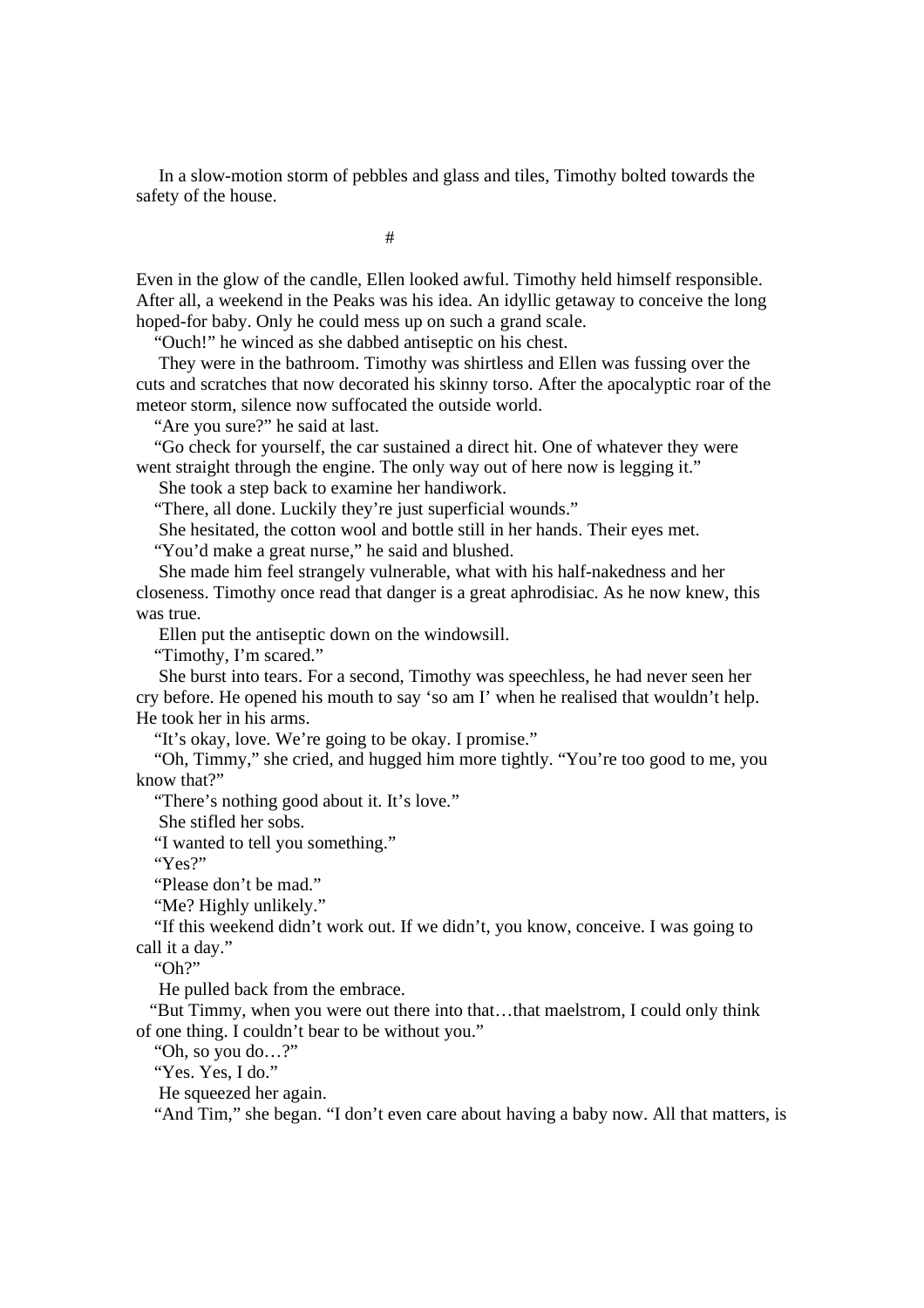that I'm with you."

 Tim felt an involuntary smile edge across his face. She really did love him as much as he loved her. She'd just needed an apocalypse to bring it out. And now he had to avert that same apocalypse. With effort he focused his mind on the urgency of their situation.

"They seem to have stopped," he remarked, after a while.

"The meteors?"

"Yup. Let's escape while we can."

Ellen chewed on her already-well-bitten fingernails.

 "But supposing there's another meteor storm? Half way to Hartington and we could be pulverised to kingdom come. Far safer to stay indoors here, until the authorities come to rescue us. Can't be long now."

Timothy frowned.

"Ellen, there's a crater in the kitchen."

"So, we camp out here. First dibs on sleeping in the bathtub."

"And meanwhile something crawls out of that crater and bites our heads off?"

"Timothy, we're not in a horror movie."

 "No harm checking out the kitchen, though," he said, stroking his chin. "Just to be sure."

 Ellen started to say something but bit back her tongue. Timothy slipped on his ripped, bloodstained shirt.

"Okay, let's go and take a look," he said.

 "I think I preferred the shirt off," Ellen muttered and followed him out of the bathroom.

 The hefty kitchen door creaked open. Timothy and then Ellen peered around it and into the gloom. The giant seeds outside the window painted the room in a faint, sepulchral light. A reek of burning metal lingered in the air. The meteor had shot through the roof, upper bedroom and kitchen ceiling like a bullet. The resulting crater was only a few inches wide but looked deep. The floor was splattered with plaster and fractured kitchen tiles.

"What a waste of good terracotta," Ellen said in a sad voice.

Timothy lifted the candle higher.

"Good God!" they both gasped.

 A thick deposit of slime emerged from the crater and trailed all the way to the backdoor. There was a small hole in the door, as if something had gnawed its way out.

"Some creature came and went," Timothy said.

 "Look!" Ellen shrieked and grabbed Timothy's hand so tightly he had to hide the pain.

 Even as they watched, one, two and then a whole string of mushrooms emerged from the slime. It was as if they were watching a time-lapse camera. The thin dainty mushrooms wiggled upwards, coming to rest at a height of around three inches. Within seconds the trail to the door was choked with fungi.

Their brains struggled for an explanation. Ellen got there first.

 "Fungal spores are everywhere, in the air. That slime must be super-fertile. The spores settled on the slime and hey presto, an instant mushroom farm."

Timothy glowered like an old bulldog.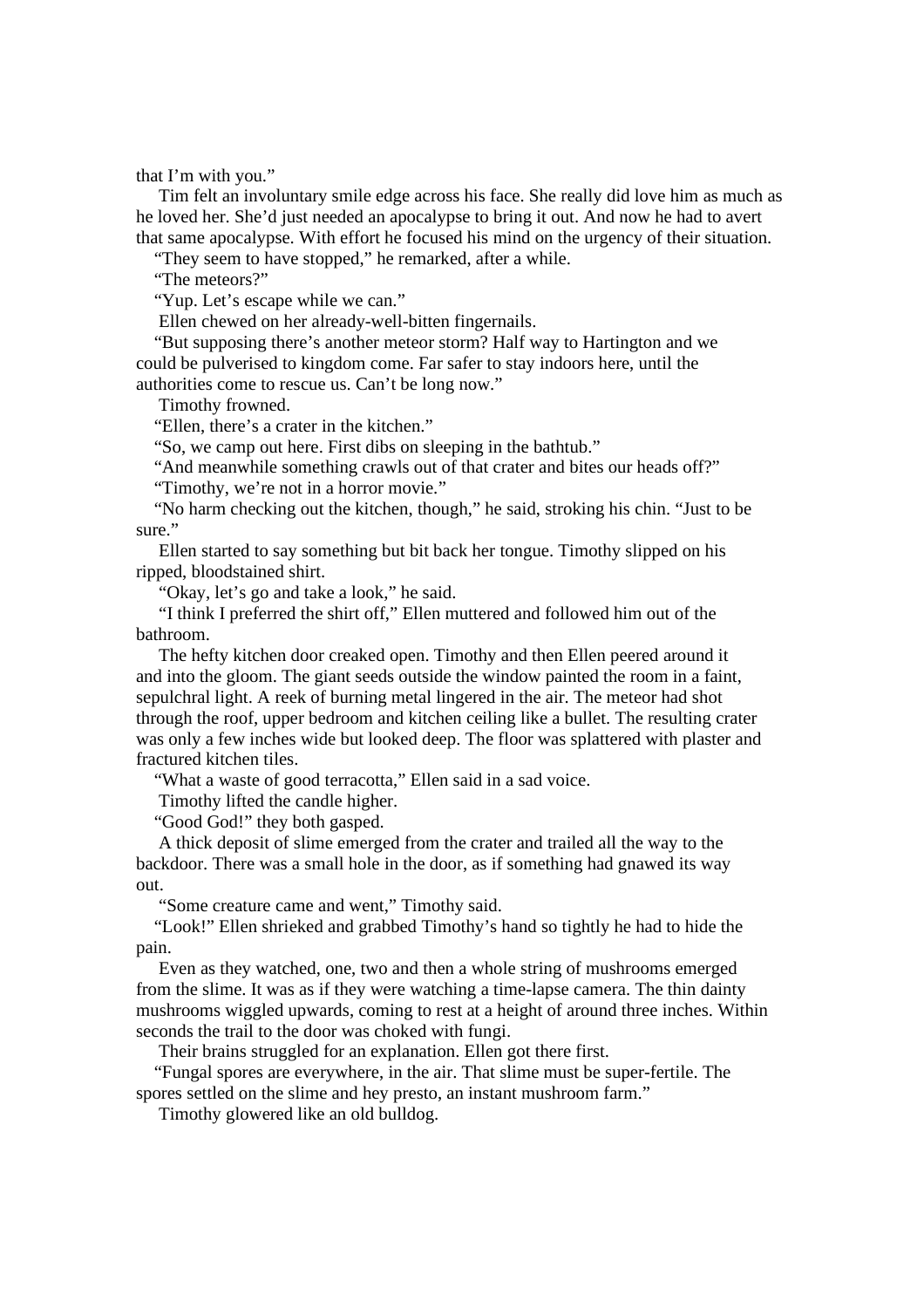"That's impossible,"

 "Like I said earlier, Dear. For a legal-eagle, you're not very deductive. The proof is right in front of our eyes. Mushrooms. Or are they toadstools."

"No, those are the red and spotty-white ones, I think."

 "I've changed my mind. We've got to get out of here" Ellen replied and trod warily across the floor, taking care to avoid the crater. She unbolted the damaged door and stepped outside.

 "Ellen!" Timothy hissed. No telling what danger lurked out there. She didn't answer. Half-annoyed and half-terrified, Timothy hurried over.

 Ellen was standing dumbstruck. The trail of mushrooms picked its way through the landscape of giant seeds, across to the neighbouring meadow. But they had sprouted outwards and upwards, reaching an unimaginable scale. Grey caps the size of beach parasols perched on seven-foot stems.

Timothy rubbed his eyes with his fists.

"It's like a bloody Enid Blyton fairy tale," he whispered.

 The oversized mushrooms paled in comparison to the meadow, which was now swamped with shapes and colours. A jungle of wildflowers, each seven or eight feet high, stretched to the hillsides.

"End Blyton on acid," Ellen replied, trembling.

 Timothy recognised the obvious, dandelions, buttercups, bluebells, daisies, and a sprinkling of purple clover heads, but there were many more flowers he couldn't identify. Frozen explosions of yellow, blue and pink, all nodding on the gentle breeze.

Ellen breathed in slowly. For some reason, Timothy lowered his eyes from the

monstrous flowers to her breasts. They seemed, well, radiant.

"That aroma, it's…so sweet," she said.

 She was right. His lungs sucked down the cloying air and a reek of ripe fruit filled his head. A dizziness came and went.

Timothy took Ellen's hand.

"Come on. Let's investigate."

"A moment ago, you wanted us to do a runner."

"That was a moment ago."

 They pushed their way into the heart of the jungle, clambering over spade-sized leaves and vines as thick as pythons. Slime dripped everywhere. The celestial seeds, as Ellen now called them, glowed deep in the riotous foliage. Timothy pulled back the undergrowth for a closer look.

"Well, I never," he remarked.

 The seed was caked in slime. Its bulb-shaped base was swollen and writhing. Something inside was stirring.

 He thought for a moment and then said, "Whatever landed in the kitchen, and all the others, that's it right there. Inside the bulb."

 Ellen nodded. "They've fertilized the bulbs. Like seeds or spores. That's what they do!"

"And even their slime is super fertile!" Timothy added.

Ellen squeezed his hand again.

"Super-duper fertile, Tim. They've fallen from a bountiful moon."

They exchanged looks. Ellen's irises were gleaming sapphires in the half-light.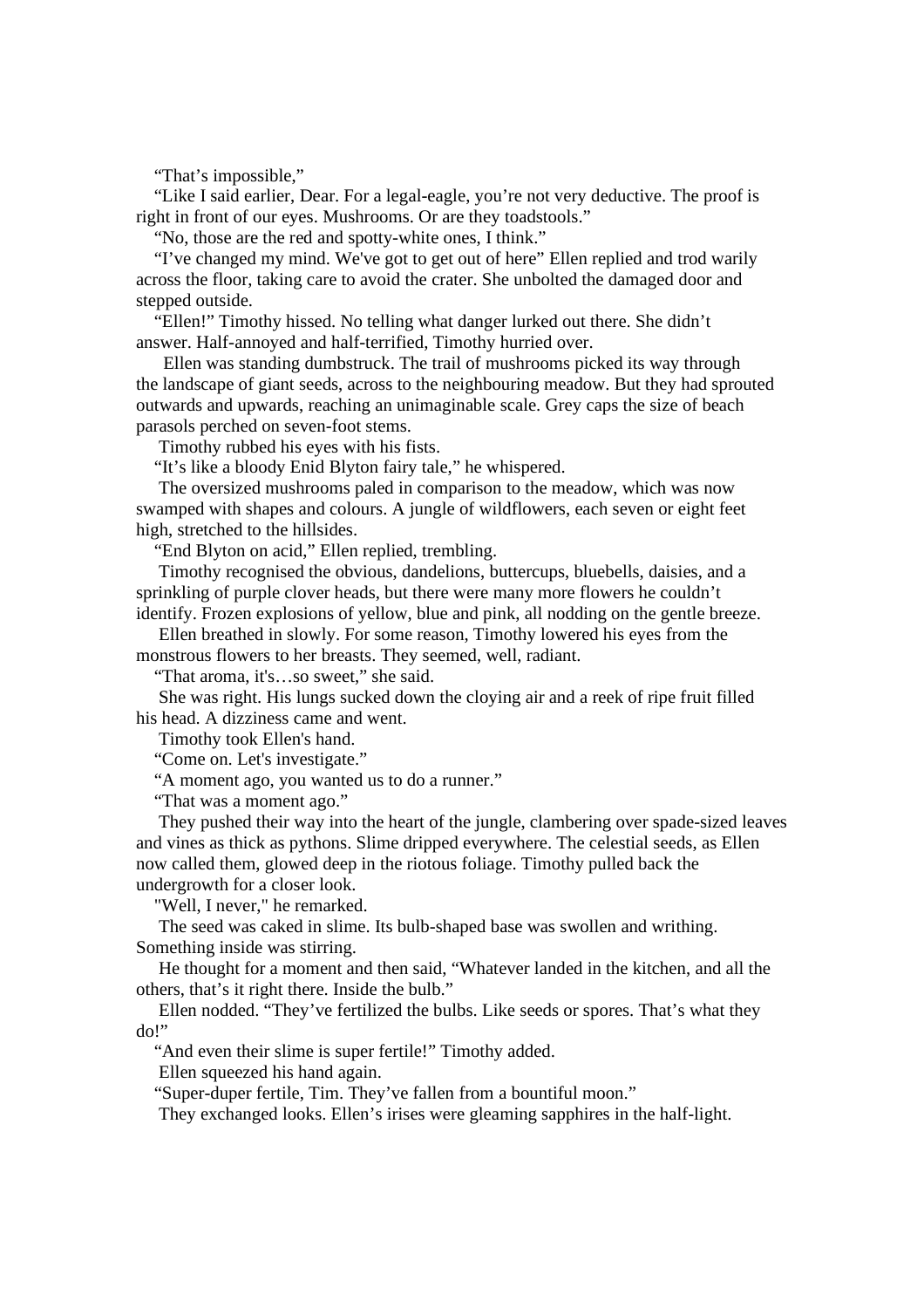"I know what to do now," Timothy said.

 He started undressing. Ellen glanced away, glanced back, then followed suit. Tim pushed through the thick greenery to another celestial seed. He scooped up a handful of the ooze and wiped it methodically into his chest. The skin tingled. A primeval energy bubbled inside his lungs.

 "You do me," Ellen said, turning her gaze to the ground. A ladybird as big as a kettle scuttled by, but they no longer cared.

 Timothy rubbed ooze into Ellen's shoulders, breasts and stomach. Then more and more still. Blood charged through his veins like a locomotive.

 The stars erupted into great fireballs. The moon emerged from fluorescent clouds and glittered like a disco ball. Timothy felt himself shrinking and falling into Ellen's embrace. Lips collided like crashing planets. The wildflowers enveloped them.

 He was flying across the blinding-bright lightshow of the Milky Way. Creatures were all around, riding solar winds, their atom-thin tentacles trailing behind for miles. He understood now. They circled the galaxy but always returned to Earth, once every few million years. Like salmon, they always came to the same spot to reproduce, scattering their eggs and spores from high above the planet. Then they were off again, cruising eternity.

 His eyes opened. He and Ellen were lying in the cold grass. The forest of wildflowers had wilted as suddenly as it blossomed. The celestial seeds were crumbling into dust, but each one, before it died, spat a small silvery embryo into the night sky. Meteors in reverse, fading up into the heavens.

"I can't put it into words," Ellen mumbled.

"There's a first."

"Tim, I just know. I'm—, I'm—."

She couldn't bring herself to say it. Timothy grinned slowly.

"Pregnant?"

She placed his hand on her cheek.

"But, it's impossible, Tim!"

"True. I know. Come on, let's go."

 They picked up their clothes and made their way back over the carpet of dead, crackly leaves.

## The End



Ian C Douglas is the author of the Zeke Hailey sci-fi novels. He also does creative writing workshops, school visits, media appearances and writes for Left Lion magazine. Ian lives in Robin Hood Country. Find out more about his work at: http://iandouglas-writer.com